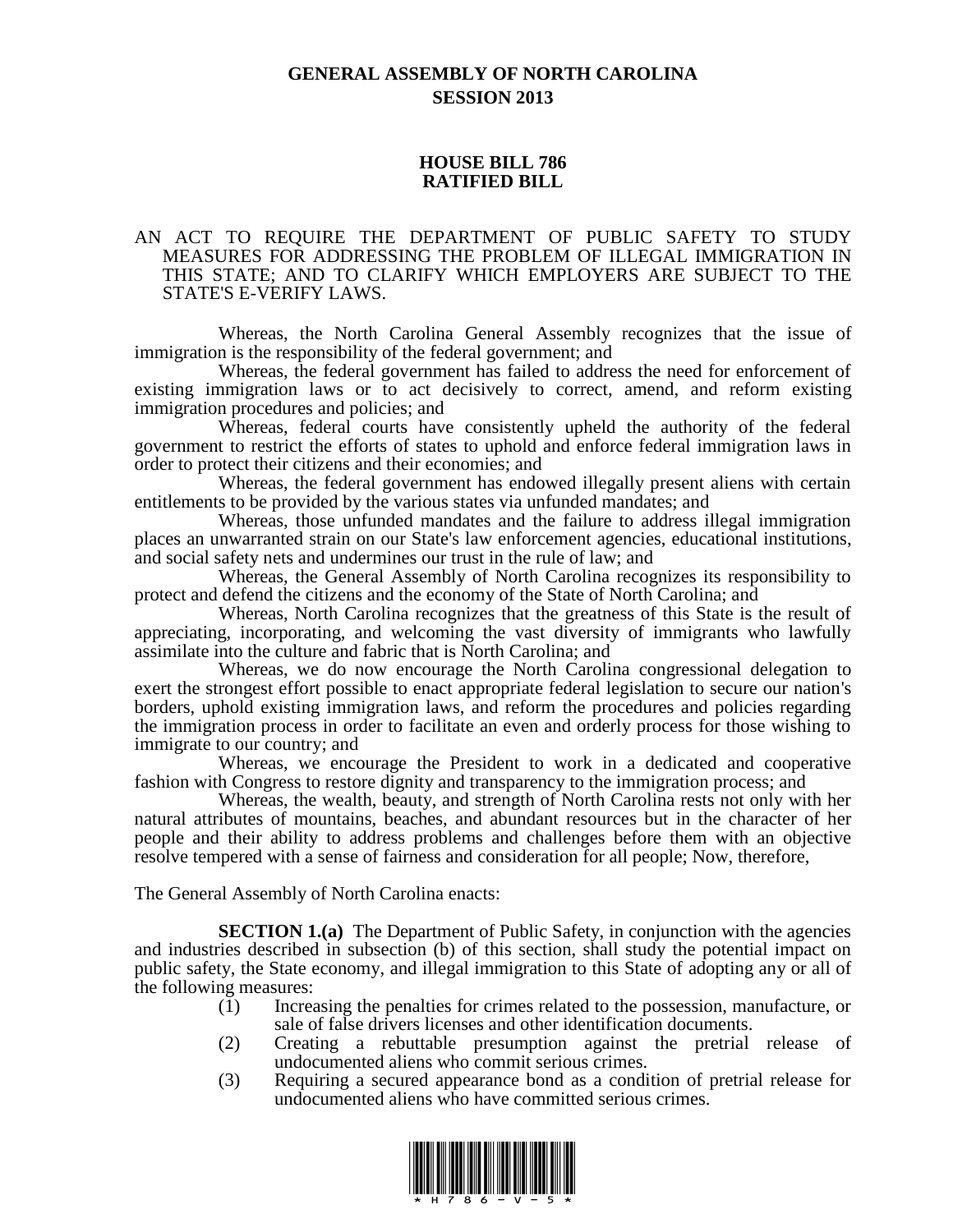- (4) Requiring undocumented alien prisoners to reimburse the State for the cost of their incarceration after conviction of a crime.
- (5) Establishing standards of reasonable suspicion to guide law enforcement officers in conducting immigration status checks when conducting a lawful stop, detention, or arrest.
- (6) Prohibiting the use of consular documents from being considered a valid means of establishing a person's identity by a justice, judge, clerk, magistrate, law enforcement officer, or other State official.
- (7) Implementing a process for undocumented aliens to obtain a temporary driving privilege. This portion of the study shall:
	- a. Examine the impact that such a process would have on highway safety, insurance rates, and claims for accidents that occur at the hands of the uninsured.
	- b. Estimate the number of individuals who would seek to obtain a temporary driving privilege through such a process.
	- c. Determine whether there are adequate insurance products available to insure individuals who obtain the temporary driving privilege.
	- d. Examine any other matters that the Division of Motor Vehicles deems relevant.
- (8) Adopting measures that have been adopted in other States to combat the problem of illegal immigration.

**SECTION 1.(b)** In conducting the study required by this section, the Department of Public Safety shall consult with the Department of Insurance, the Division of Motor Vehicles, the Department of Commerce, representatives of the service and agricultural industries, representatives of the immigrant community, and any other agencies, institutions, or individuals that the Department deems appropriate.

**SECTION 1.(c)** The study shall examine the potential impact of the measures described in subsection (a) of this section:

- (1) On the State economy.
- (2) On the community of lawful immigrants in this State.
- (3) On the provision of social services.<br>(4) On tax collection.
- (4) On tax collection.
- (5) On law enforcement.
- (6) In light of the impact of similar measures enacted in other states on these areas.
- (7) In light of their relation to the uncertainty that all businesses, including the high-tech, agriculture, hospitality, and other service sectors endure under our current federal system. The Department of Commerce shall be the lead coordinating agency for purposes of this subdivision.

**SECTION 1.(d)** The Department of Public Safety shall report its findings and recommendations to the Chairs of the Joint Legislative Oversight Committee on Justice and Public Safety no later than March 1, 2014. The Department of Public Safety may use funds available to contract for services related to this study.

**SECTION 2.(a)** G.S. 153A-449 reads as rewritten:

## "**§ 153A-449. Contracts with private entities.entities; contractors must use E-Verify.**

(a) Authority. – A county may contract with and appropriate money to any person, association, or corporation, in order to carry out any public purpose that the county is authorized by law to engage in.

(b) Contractors Must Use E-Verify. – No county may enter into a contract unless the contractor and the contractor's subcontractors comply with the requirements of Article 2 of Chapter 64 of the General Statutes."

**SECTION 2.(b)** G.S. 160A-20.1 reads as rewritten:

## "**§ 160A-20.1. Contracts with private entities.entities; contractors must use E-Verify.**

(a) Authority. – A city may contract with and appropriate money to any person, association, or corporation, in order to carry out any public purpose that the city is authorized by law to engage in.

(b) Contractors Must Use E-Verify. – No city may enter into a contract unless the contractor and the contractor's subcontractors comply with the requirements of Article 2 of Chapter 64 of the General Statutes."